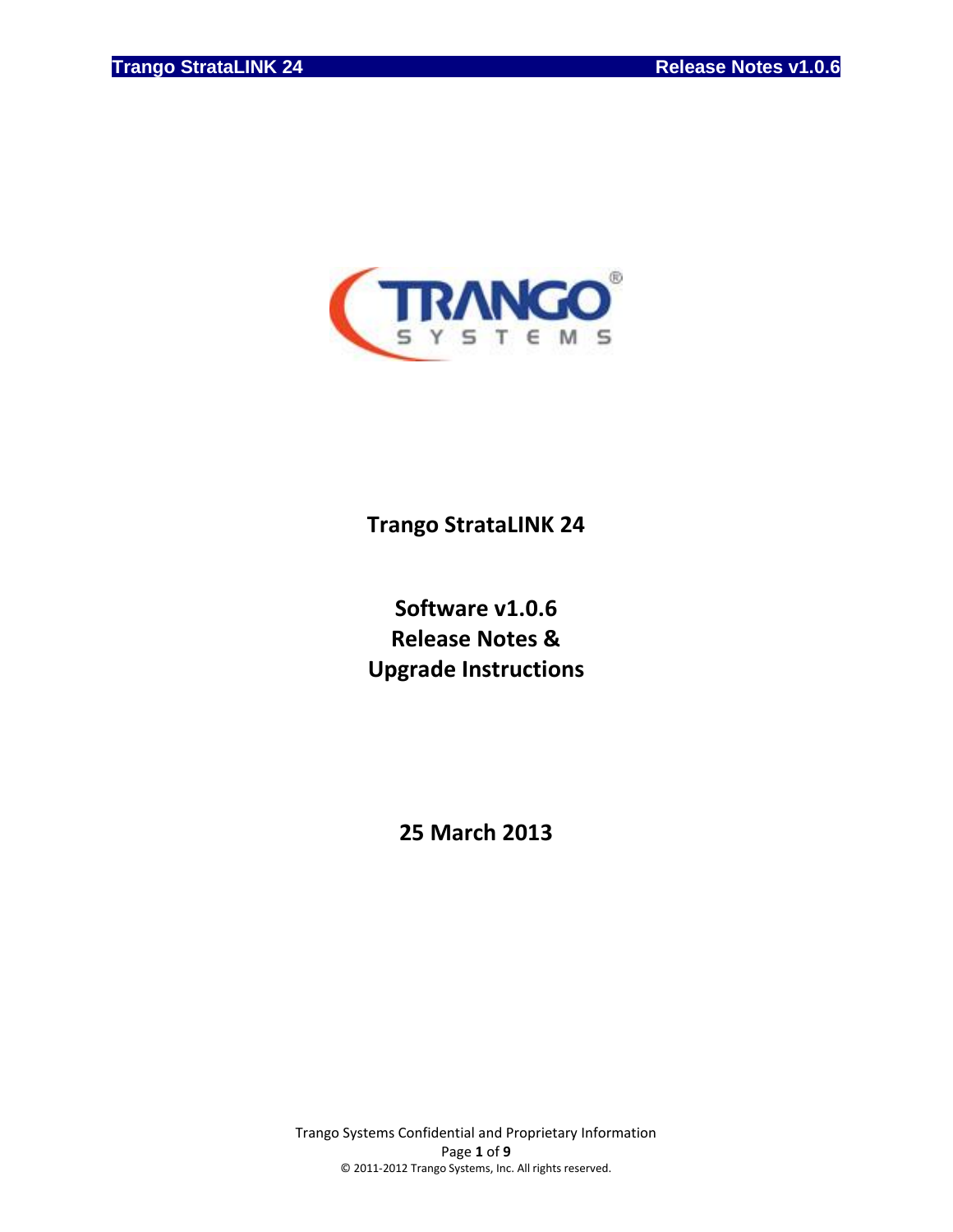# **Table of Contents**

- Image Updates
- Supported Modulation/Symbol rate combination
- New Features
- Bug Fixes
- Limitations
- Upgrade Instructions
- Revision History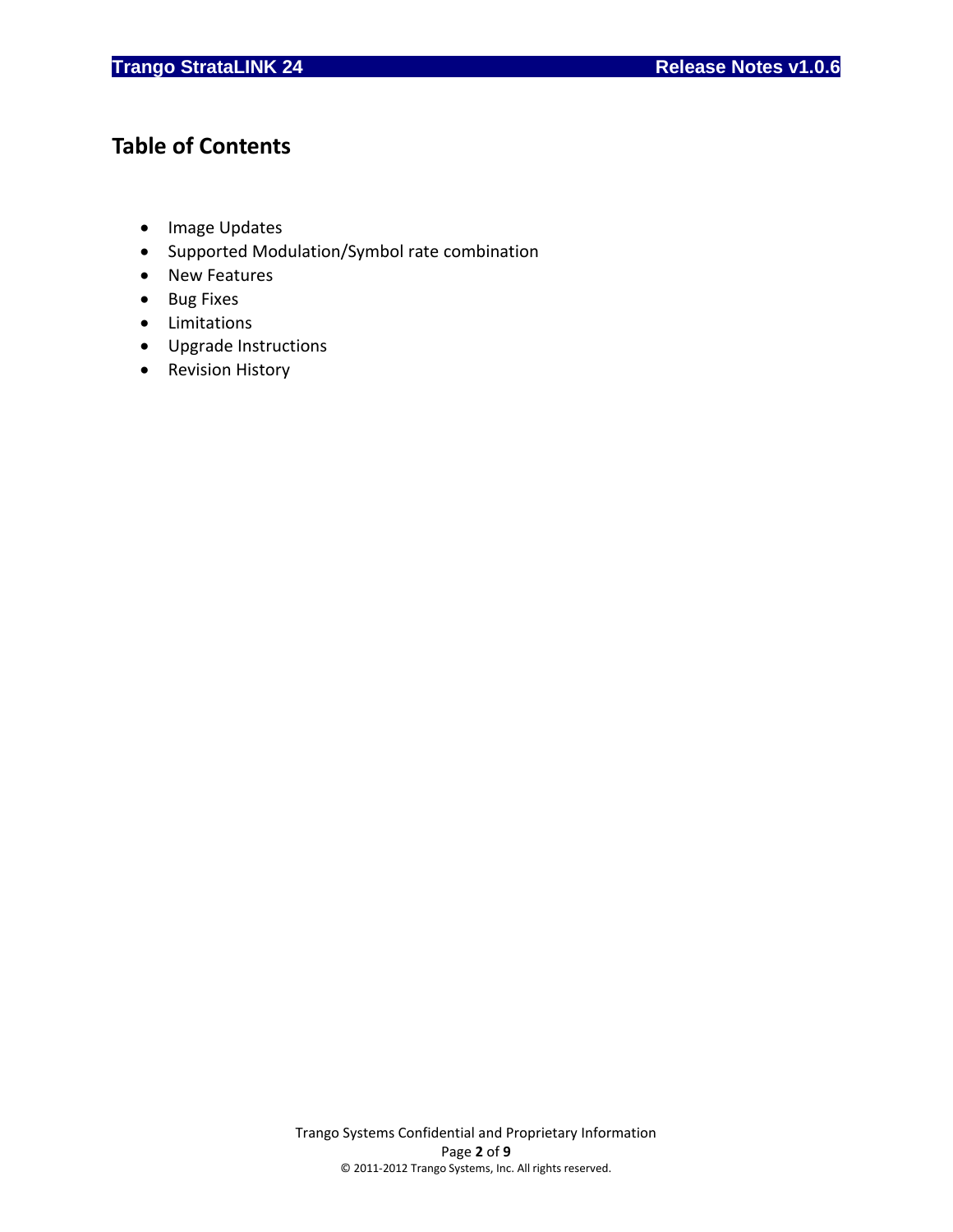# **Trango StrataLINK 24 v1.0.6 Release**

# **The release consists of the following software images**

| <b>FPGA</b> version: | 0014030D                                             |
|----------------------|------------------------------------------------------|
| OS version           | 2p6r22b0D032513                                      |
| <b>FW version</b>    | 1p0r6D032513                                         |
| <b>Modem Version</b> | 6201.4.4                                             |
|                      | Bold typeface indicates new images for this release. |

# **Supported Modulation/Symbol rate combination in this release – uncompressed**

| <b>BW</b><br>(MHz) | <b>Sym</b><br>Rate<br>(Msps) | <b>QPSK</b> | 8PSK | 16<br><b>QAM</b> | 32<br><b>QAM</b> | 64<br><b>QAM</b> | 128<br><b>QAM</b> | 256<br>QAM | 512<br><b>QAM</b> | 1024<br><b>QAM</b> |
|--------------------|------------------------------|-------------|------|------------------|------------------|------------------|-------------------|------------|-------------------|--------------------|
| 10                 | 8.32                         | 15          | 23   | 30               | 37               | 46               | 53                | 60         | 68                | <b>NA</b>          |
| 14                 | 12.2                         | 22          | 34   | 45               | 55               | 67               | 78                | 88         | 100               | 113                |
| 20                 | 17.42                        | 31          | 47   | 63               | 78               | 96               | 111               | 126        | 143               | 162                |
| 25                 | 21.8                         | 39          | 60   | 80               | 99               | 120              | 140               | 160        | 182               | 206                |
| 30                 | 26                           | 47          | 71   | 95               | 118              | 142              | 167               | 192        | 218               | 247                |
| 40                 | 34.82                        | 63          | 96   | 128              | 159              | 192              | 225               | 256        | 291               | 329                |
| 50                 | 43                           | 78          | 118  | 157              | 195              | 238              | 277               | 318        | 361               | 407                |
| 60                 | 49.5                         | 94          | 141  | 189              | 234              | 287              | 333               | 391        | 431               | 490                |

# New Features/Enhancements

- 1. ACM: Corrected ACM threshold values.
- 2. Counters: Display In Discards, Out Discards, CRC Errors and Collision Errors in port counters via CLI and web interface.
- 3. Frequency: Validate the user input frequency according to current bandwidth.
- 4. IBM: Switch the data port when enabling IBM to maintain management connectivity.
- 5. IBM: Web interface warning message when switching IBM settings.
- 6. Siglevel: Display both instantaneous and accumulative FER counters in siglevel.
- 7. Syslog: Provide the ability to update the timer for logging the STAT messages. This allows the user more or less frequency status updates to be logged.
- 8. Tx Power: Adjust power level immediately after freq or opmode command instead of waiting for tx power maintenance to adjust for temperature changes.

# Bug fixes

- 1. Counters: BER calculation based on air frames and current link speed.
- 2. Counters: Calculate the RF port rate based on the rx profile speed, not the tx profile speed.

Trango Systems Confidential and Proprietary Information Page **3** of **9** © 2011-2012 Trango Systems, Inc. All rights reserved.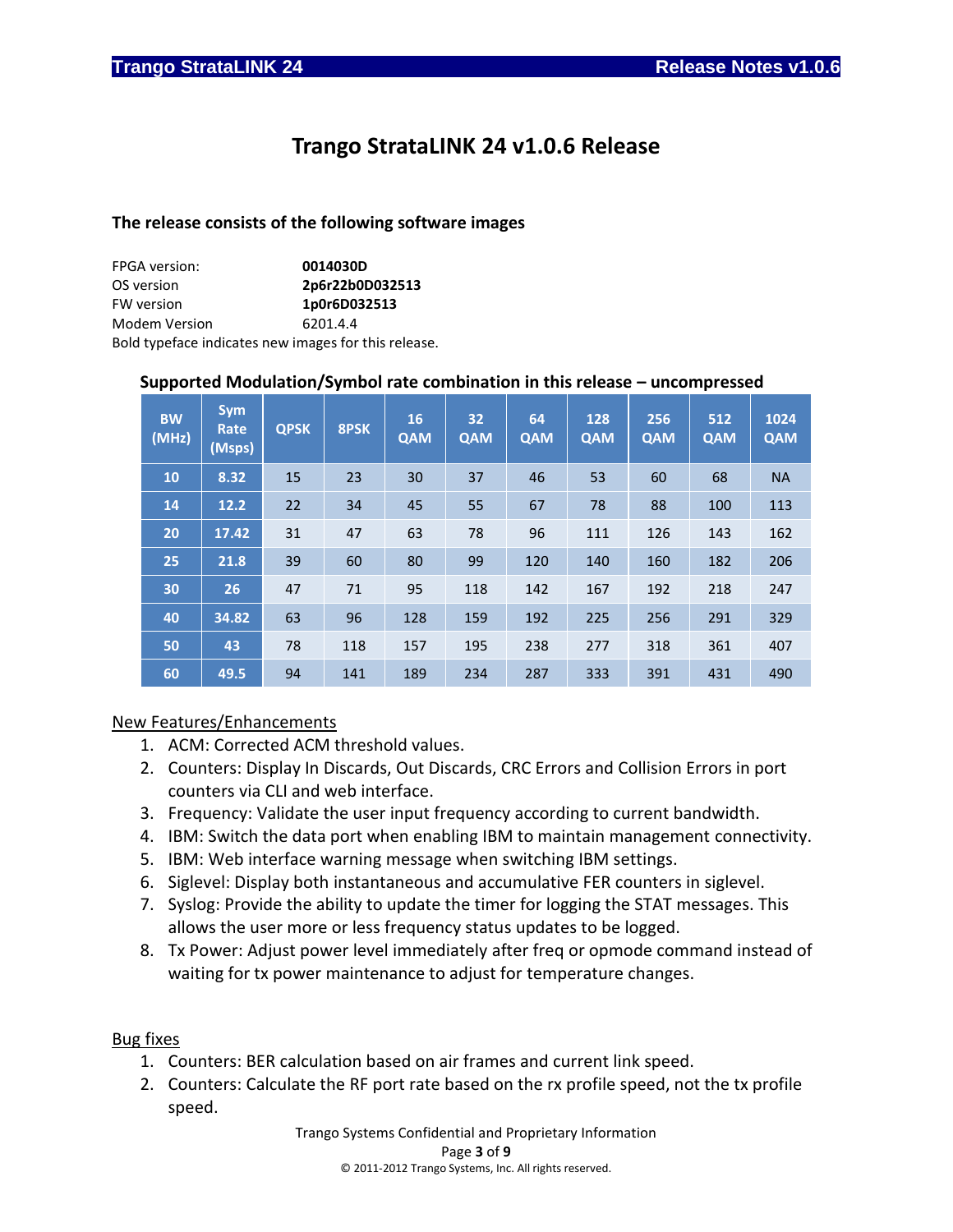- 3. Counters: Change RF total drop error frame to RF total dropped air frames.
- 4. IBM: Enable MAC address learning in the internal switch to allow natural filtering of known destination unicast traffic from the IBM port. This removes the previous limitation of 100 Mbps for traffic with IBM enabled. Broadcast traffic and multicast traffic will be limited to 100 Mbps with IBM enabled.
- 5. IBM: Management interface fixed with IBM tagging on to properly configure it with correct vlan ID at system power up.
- 6. Loopback: Display the correct number of iterations of loopback\_auto via CLI.
- 7. Survey: Recalculate the average and max RSSI when running through the survey.

# Notes

1. Use config as the username for the config login on web interface.

# Known Limitations

- 1. BER is based on CRC errors and might not reflect the accurate BER on live data. WA: Use External test equipment to measure accurate BER for testing.
- 2. Including a space in a password field can cause management unresponsiveness. Ensure that no spaces are used in passwords. If spaces are included, please provide remote access to Trango Support for assistance or request RMA for repair.
- 3. Refreshing the webpage after selecting reboot may cause the radio to reboot again. WA: Type in the IP address or hostname again instead of using the refresh button.
- 4. With IBM enabled, broadcast and multicast traffic is limited to 100 Mbps.
- 5. RSSI reads 2-3 dB higher than actual for channels over 30 MHz wide.
- 6. RF in/out counters read slightly lower than actual number of packets going over the air. GE1 and GE2 port counters are always accurate.
- 7. Port priority is not functional at this time.
- 8. Pause on/off is not functional at this time.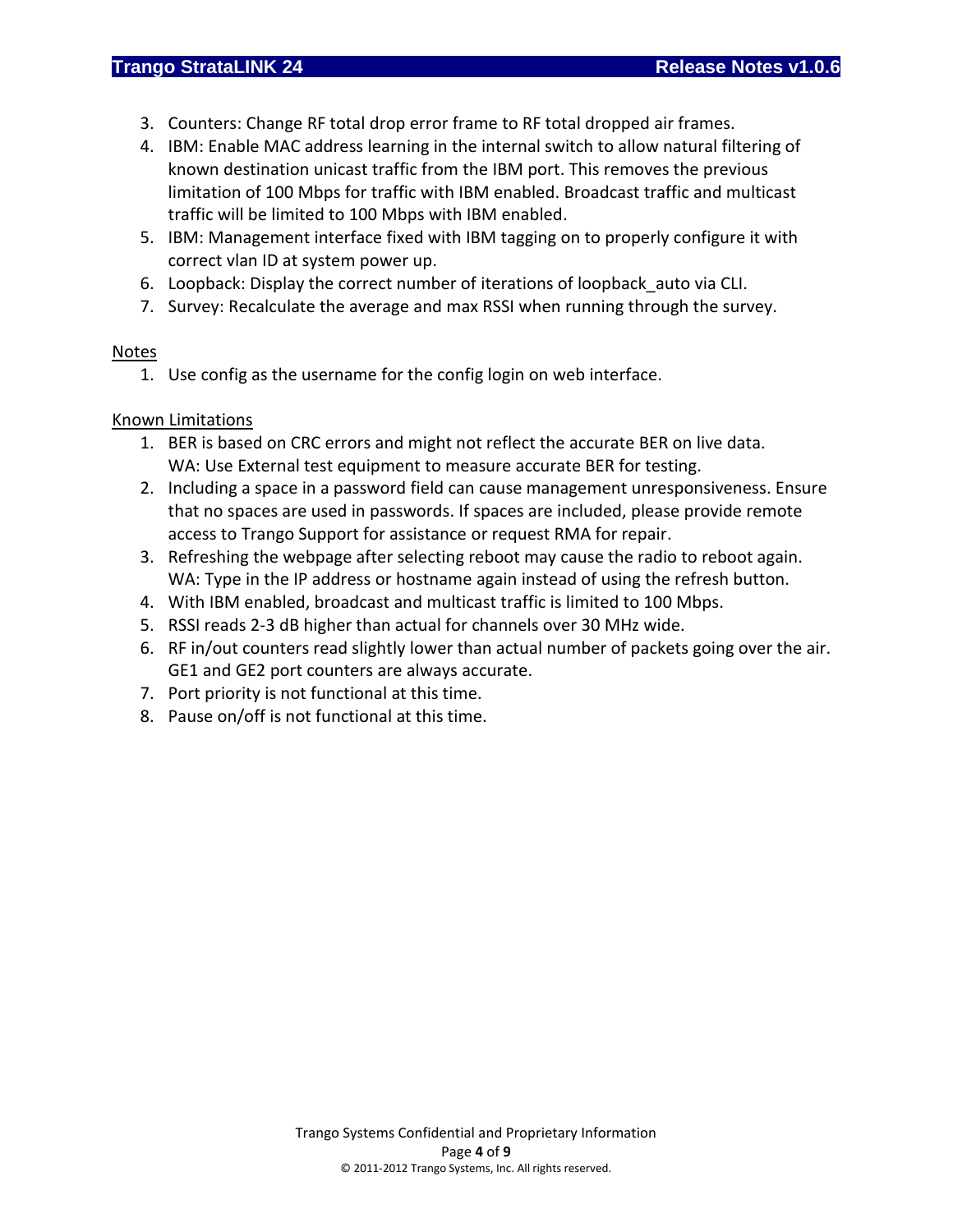**Software Image Upgrade Procedure**

**Please review these instructions before starting to ensure that you have adequate time scheduled to perform the upgrade as well as fully understand the implications of the process. While all software is tested by Trango Systems on current hardware before being released, it is strongly suggested that you initially perform this upgrade on your lab equipment and not initially in a production environment and test for any and all needed functionality before deploying.**

**Image upgrade for SL24 will be copied to flash during image upgrade (bootimage upgrade) and will not affect the working link until the system is rebooted / power cycled.**

To perform the firmware upgrade using FTP, use the *ftp* command to load the images into memory, then the *bootimage upgrade* commands. The FTP method is much faster and has built in error checking than TFTP. If you prefer to use the TFTP method, instructions can be found in the user's manual.

All that is needed is the IP address of the ftp server, a username/password, and the filename to be uploaded. The new file to be uploaded should be placed on the server. The ftp server will prompt for the password before allowing access.

If the SL-24 is configured with a route to the Internet, you can even pull the new software images directly from our ftp server. If you would rather load them into a local server, please change the IP addresses and directory structure in the examples below as needed. You will need an appropriate default gateway setup in the SL-24 as well as a route to the Internet through out of band management or IBM. Trango suggests checking connectivity with ping from debug prompt before attempting the ftp upgrade. To do that, login to the CLI view node, then config node and then debug node. Ping 74.62.177.9 to test for connectivity to our FTP server.

- 1. Plan to use the file directly from Trango's FTP server or copy it to your own local FTP server. We recommend verifying the file name and path to ensure that nothing has changed since this document was prepared.
- 2. Note down the current version of the firmware loaded in the radio (CLI version).
- 3. Connect Management Ethernet port to PC.
- 4. Configure an IP address in unit if not already done.
- 5. Start a Telnet or SSH session. Log into the SL-24, go to config node, and then debug node to test connectivity to your ftp server.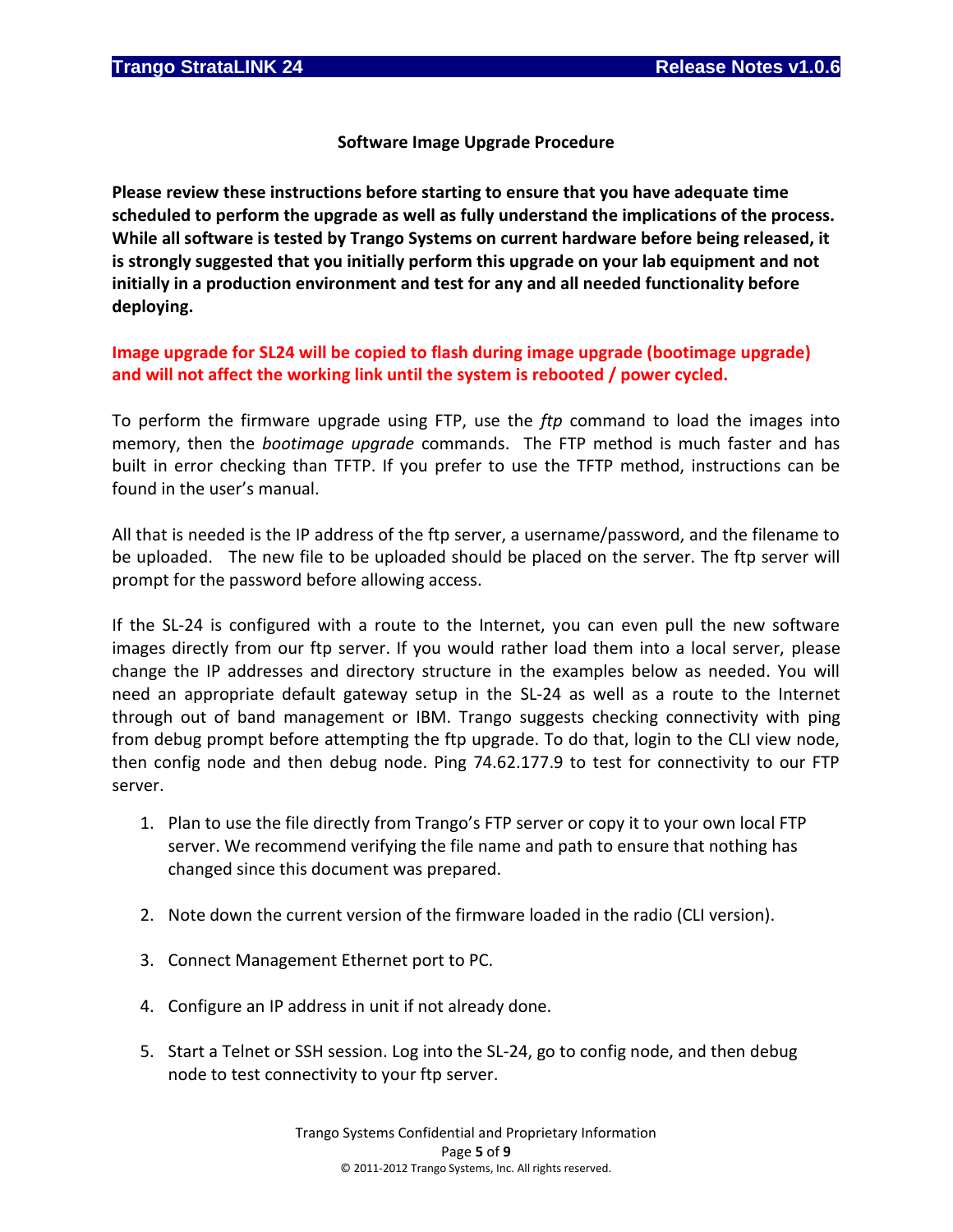#### *Debug> ping 74.62.177.9*

*PING 74.62.177.9 (74.62.177.9): 56 data bytes 64 bytes from 74.62.177.9: seq=0 ttl=127 time=0.965 ms 64 bytes from 74.62.177.9: seq=1 ttl=127 time=10.009 ms*

#### Press ctrl+c to stop the ping.

*--- 74.62.177.9 ping statistics --- 2 packets transmitted, 2 packets received, 0% packet loss round-trip min/avg/max = 0.965/5.487/10.009 ms*

If the ping test is not successful, check your IP address and default gateway to ensure that those are addresses that will reach the Internet through your firewall.

6. After verifying connectivity, return to config node and save your config if not already done so:

*Debug> cli*

*Trango System: Trango StrataLink 24 Command Line Interface v1.0.4*

*(CLI-view)# config Password: trango (CLI-config)# config save* **New configuration saved**

#### **SUCCESS**

7. Run the *ftp* command from the command line as follows to open access to the server: *(CLI-config)# ftp 74.62.177.9 giga password: giga4773*

If prompted for the password multiple times, check the connectivity to the server by pinging the FTP server IP address from the debug prompt. You may also test the ftp credentials from a laptop or other computer on the same network subnet.

8. Next, get the file from the FTP server by typing the get command from the ftp prompt. *ftp> get TL-StrataLink/SL24\_v1.0.6.tar.gz ##########*

*Get operation successful with passive mode*

9. Logout of the ftp session *ftp> logout*

# 10. Process the upgrade using the bootimage upgrade command.

# *(CLI-config)# bootimage upgrade*

*. . . . . . . . . . . . . . . . . . . . . . . . . . . . . . . . . . . . . . . . . . . . . . . . . . . . . . . . . . . . . . . . . . . . . . . . . . . . . . . . . . . . . . . . . . . . . . . . . . . . . . . . . . . . . . . . . . . . . . . . . . . . . . . . . . . . . . . . . . . . . . . . . . . . . . . . . . . . . . . . . . . . . . . . . . . . . . . . . . . . . . . . . . . . . . . . . . . . . . . . . . . . . . . . . . . . . . .* 

#### *SUCCESS*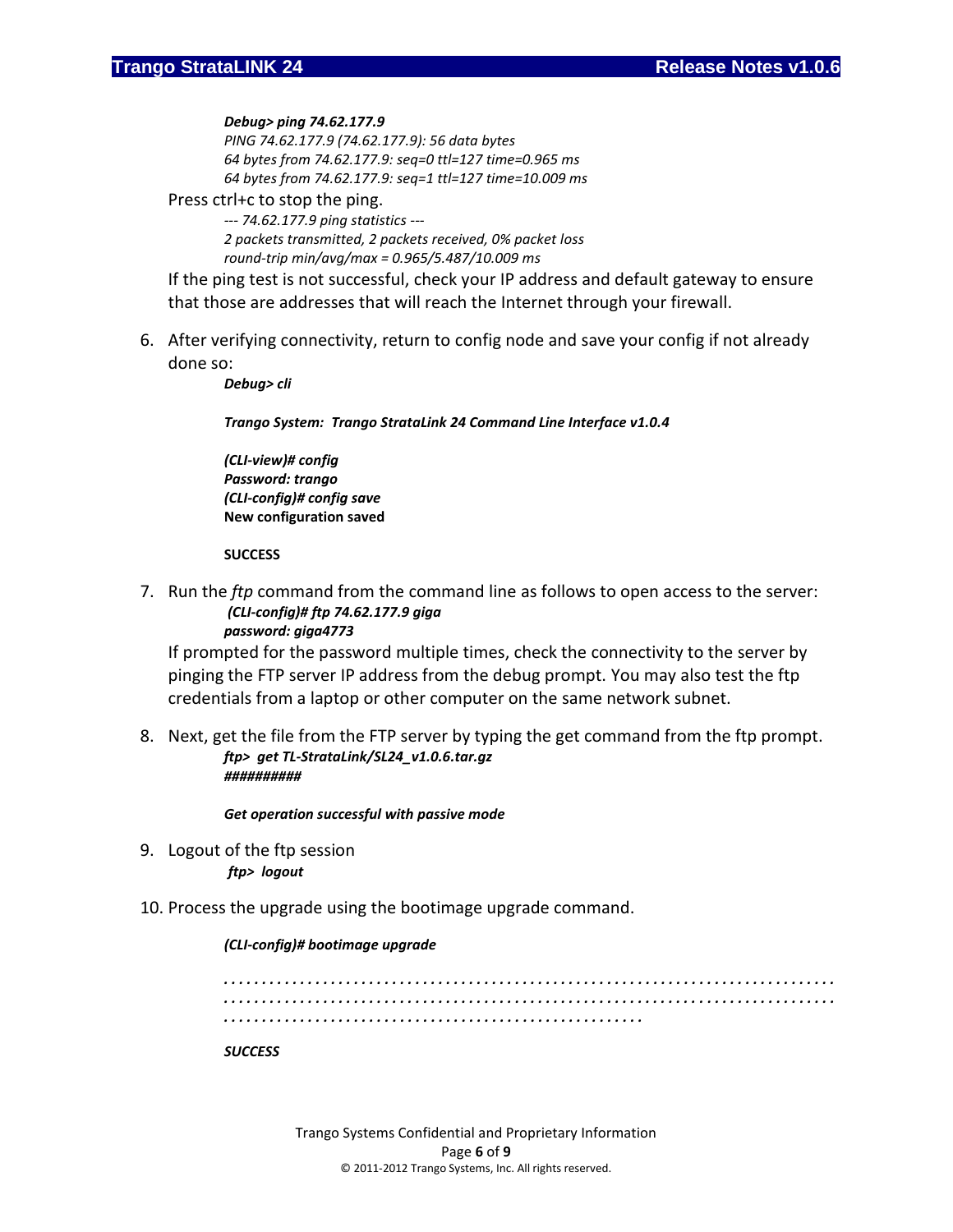11. After the process returns success, reboot the radio for the new image to be loaded into active memory.

*(CLI-config)# reboot*

12. Check the new version on the system with CLI command "version". It should match with the versions listed earlier. **In case of mismatch version, please perform the upgrade again from step 1.**

*Please follow all the instructions as listed above in the upgrade instructions. In the case of version mismatch on the system (local/remote/system) the system is NOT guaranteed to work. In the event of a power failure during the upgrade process or any mismatch conflict, please open a support request at support.trangosys.com for further assistance. Serial console remote access to the OMUs might be required in the event of such failure. It is suggested that all customers have at least one serial/console cable available at each site.*

> **Please don't make any implicit assumptions. In case of any doubt please contact technical support for clarification.**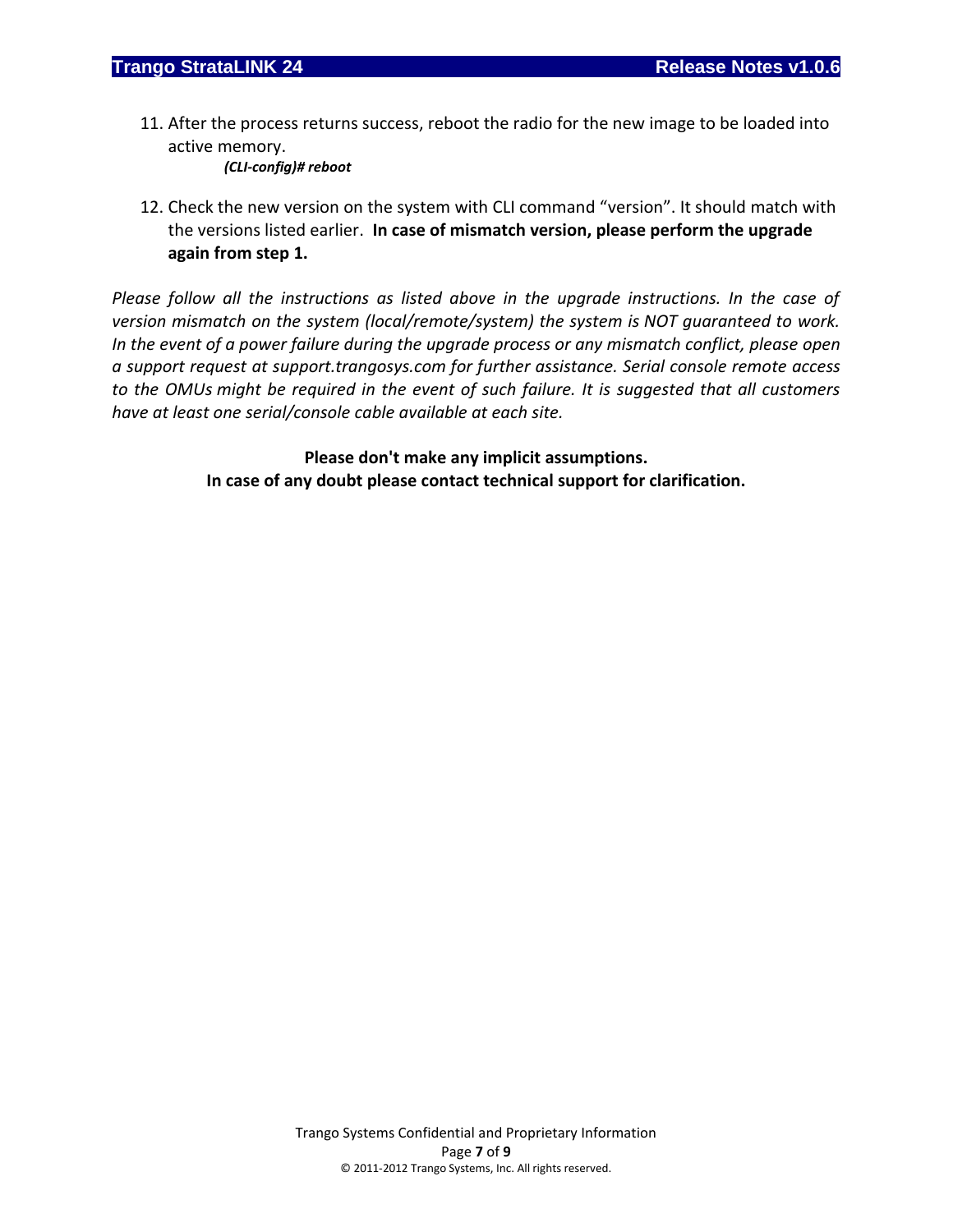# **StrataLINK 24 Software Change History**

# **Software Version 1.0.5**

| <b>FPGA</b> version: | 0001030D        |
|----------------------|-----------------|
| OS version           | 2p6r22b0D030113 |
| FW version           | 1p0r5D030113    |
| Modem Version        | 6201.4.4        |

### New Features/Enhancements

1. Improved power/RSSI values.

# **Software Version 1.0.4**

| <b>FPGA</b> version: | 0002010D        |
|----------------------|-----------------|
| OS version           | 2p6r22b0D022613 |
| <b>FW</b> version    | 1p0r4D022613    |
| Modem Version        | 6201.4.4        |

# Bug fixes

- 1. Configure the modem port with proper tx rx pause setting.
- 2. Changing IBM VLAN ID with tagging off previously caused gateway to be lost, now the setting will not change until tagging is enabled.
- 3. Remove in/out discard counters from CLI and web interface as they were showing erroneous data.
- 4. Optimize internal buffer size.
- 5. Improved ACS reliability through radio to radio messaging.
- 6. Receive maintenance loop.
- 7. Added ACS up and down MSE restriction, requires 10 dB.

# **Software Version 1.0.2**

| 0002010D        |
|-----------------|
| 2p6r22b0D021113 |
| 1p0r2D021113    |
| 6201.4.4        |
|                 |

#### Bug fixes

1. Ignore white space at beginning of unit id and gps info as a space was being added on each reboot.

# **Software Version 1.0.1**

| <b>FPGA</b> version: | 0002010D        |
|----------------------|-----------------|
| OS version           | 2p6r22b0D020113 |
| FW version           | 1p0r1D020113    |
| Modem Version        | 6201.4.4        |

Trango Systems Confidential and Proprietary Information Page **8** of **9** © 2011-2012 Trango Systems, Inc. All rights reserved.